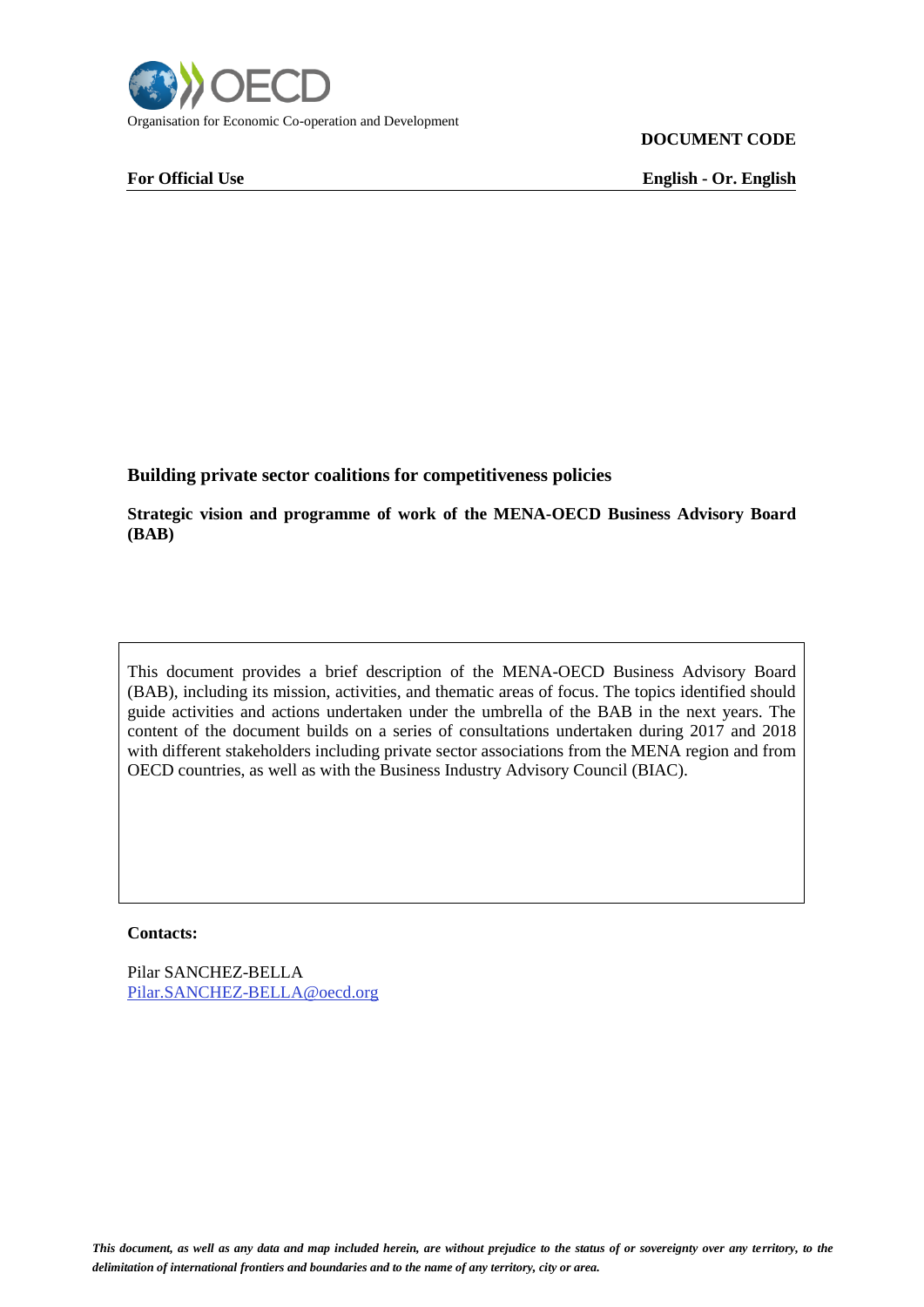## **Why is the private sector important in the development of public policies?**

Reform initiatives, in the Middle East and North Africa (MENA) and beyond, often fail because of a lack of an adequate mobilisation of stakeholders including institutionalised inter-ministerial coordination and engagement of civil society and private sector. To address this "implementation challenge", Public-Private Dialogue is increasingly used as a means to rebuild trust between economic actors, and a catalyst for successful economic reforms.

This is particularly true in the Middle East and North Africa region, where the effects of political and economic volatility have threatened the very foundations of social consensus. The organisation level of business associations and trade unions vary significantly in the MENA region – as do the level and quality of Public-Private Dialogue. While some countries enjoy strong, well-structured platforms for private sector representation and participation in policymaking, such participatory mechanisms are lacking, weak or poorly designed in others. The private sector in many MENA countries remains greatly fragmented and dispersed – with the large informal sector under-represented.

Collaborating with the private sector in a structured, systematic and transparent way is essential to support reform efforts aimed at improving the business environment and fostering job creation through private sector-led growth and development. Yet creating effective "reform coalitions" requires building the right institutional frameworks in which the private sector and civil society effectively have a voice in policy-making, leading to mutual understanding, better ground-level insights and policy outcomes.

The United Nations Sustainable Development Goals (SDGs) also acknowledge the importance of building vibrant and systematic partnerships with the private sector and civil society, based on common principles, values and objectives, in order to mobilise critical resources to deliver on the SDG objectives and ensure the successful implementation of the post-2015 development agenda.

### **A call for action: the MENA-OECD Business Advisory Board (BAB)**

#### *Consultation process and validation of mandate*

In order to achieve broad-based consensus on national economic development strategies, the MENA-OECD Competitiveness Programme had to bring Public-Private Dialogue to the core of its work. During the October 2016 Ministerial Conference, governments proposed to establish the MENA-OECD Business Advisory Board (BAB) to help the private sector act as credible partner for policy-making and reforms. Following this new mandate, a series of consultation rounds took place to design the new platform.

An Informal Preparatory Meeting was held on 29 September 2017, at the OECD headquarters in Paris, to discuss the creation of the BAB. The meeting gathered various representatives of private sector organisations and think tanks from the region and OECD countries.<sup>1</sup> In November 2017, the OECD organised a high-level panel focusing on building Public-Private Dialogue within the annual conference of the

## **The MENA-OECD Competitiveness Programme**

 The MENA-OECD Competitiveness Programme was launched in 2005.

 The Competitiveness Programme supports governments undertaking reforms to spur private sector development as a driving force for growth and job creation in the region.

 The main tools applied are policy dialogue, peer learning, and capacity building. Priority topics addressed are trade and investment, entrepreneurship, women's economic empowerment, business integrity, corporate governance, and economic resilience.

More info @ [www.oecd.org/mena](http://www.oecd.org/mena)

<sup>&</sup>lt;sup>1</sup> Participants included CGEM (Morocco), IACE (Tunisia), the Federation of Palestinian Industries (Palestinian Authority), as well as the Business and Industry Advisory Committee (BIAC) and Business Med and CEOE (Spain).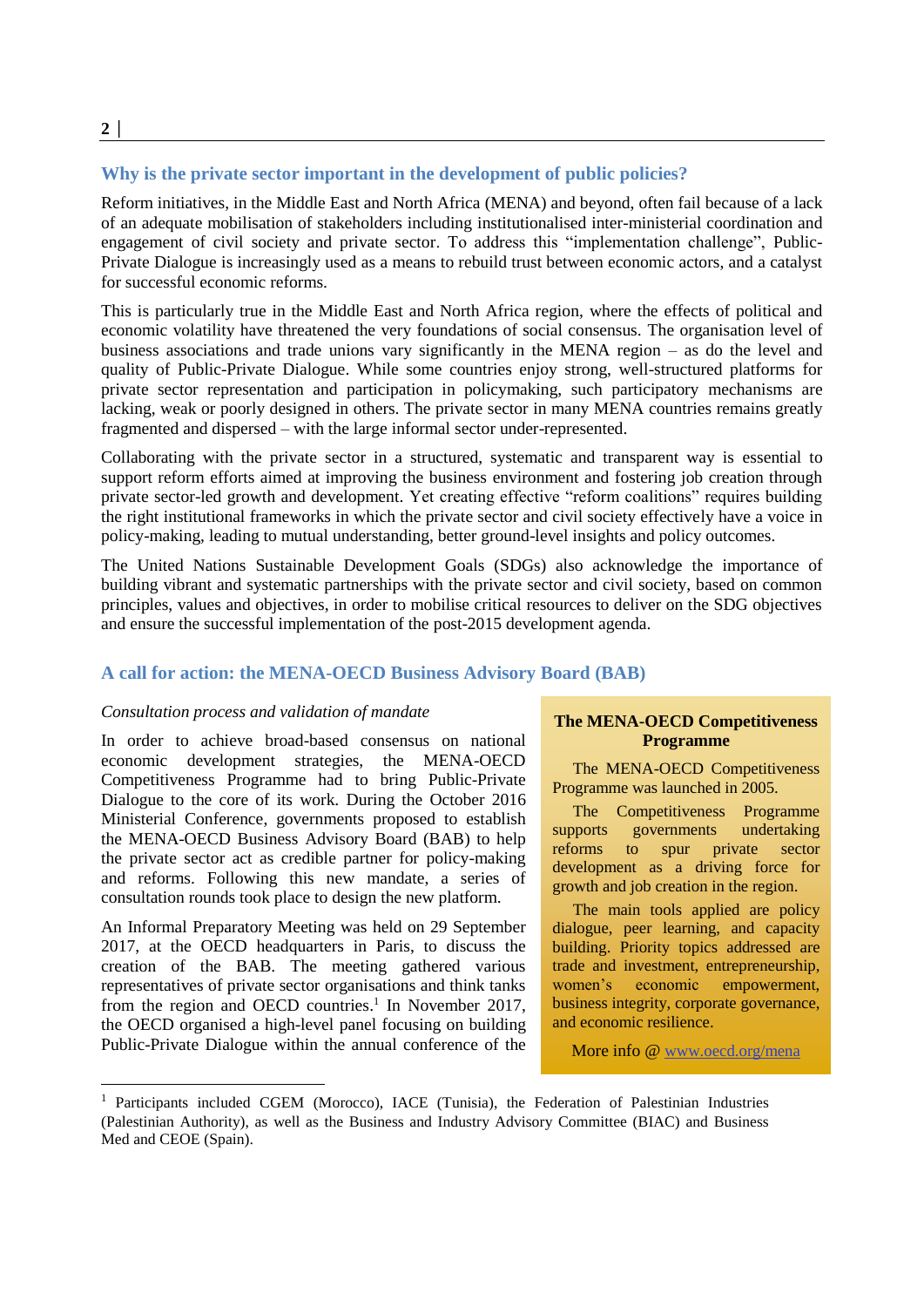Arab Administrative Development Organization (ARADO). <sup>2</sup> Building on the discussions in these fora, the OECD commissioned an Action Plan to distil the main messages and shape the platform.

Since then, the main employers' organisations in Spain and Tunisia have taken up the co-chairmanship of the BAB. Their commitment will be vital to instil dynamism in the activities of the BAB. The Steering Group Meeting of the MENA-OECD Initiative, which took place on 19 March 2018 at the OECD headquarters in Paris, endorsed the new co-chairmanship and the mandate of the BAB, stating that it will put "a renewed emphasis on partnerships between governments, the private sector and civil society to rebuild trust and to further reforms".

# *How can the BAB support Public-Private Dialogue in the MENA region?*

The added value of the BAB lies on the unique position of the MENA-OECD Competitiveness Programme as a regional platform for policy dialogue, which is well placed to help raise the density, quality and visibility of Public-Private Dialogue across the region. Building on more than ten years of experience supporting private sector growth, the Programme has built solid networks of policy makers, which meet regularly to discuss different policy issues that are fundamental to private sector development in the MENA region. In order to have a meaningful impact it should avoid duplication with other existing entities and build synergies with them.

The BAB will also benefit from the [Business and Industry Advisory Committee](http://biac.org/) to the OECD (BIAC). BIAC, an advisory body to the OECD representing the views of the private sector, brings together 42 business and employers organizations from OECD countries, as well as 37 supranational sectoral organizations and a variety of policy groups. Those members are in a unique position to support MENA business associations with effective structural organization, advocacy approaches and membership strategies. BIAC members can share their experiences through engagement with the BAB itself, regional workshops and case studies. BIAC members will actively participate in BAB meetings and activities.

The BAB can contribute to Public-Private Dialogue through capacity-building activities that strengthen business associations' policy advocacy role and improve mechanisms for public-private collaboration. Private sector organisations need to be well organised, structured and equipped to deliver on their policy advocacy role effectively and make their voices heard in the policy-making process. This entails robust knowledge of the technical dimensions of the issues at hand, collaborative processes at all phases of the policy cycle, as well as general exposure to global economic debates.

# *Objectives*

The BAB aims to strengthen dialogue between governments and the private sector, and to improve the capacities of business organisations. Such dialogue is an essential ingredient of social dialogue, to be complemented with the engagement of trade unions and civil society. In this spirit, the BAB will promote the involvement of these other stakeholders and links with other initiatives promoting inclusive social dialogue.

 $\overline{a}$ 

<sup>&</sup>lt;sup>2</sup> <https://www.arado.org/>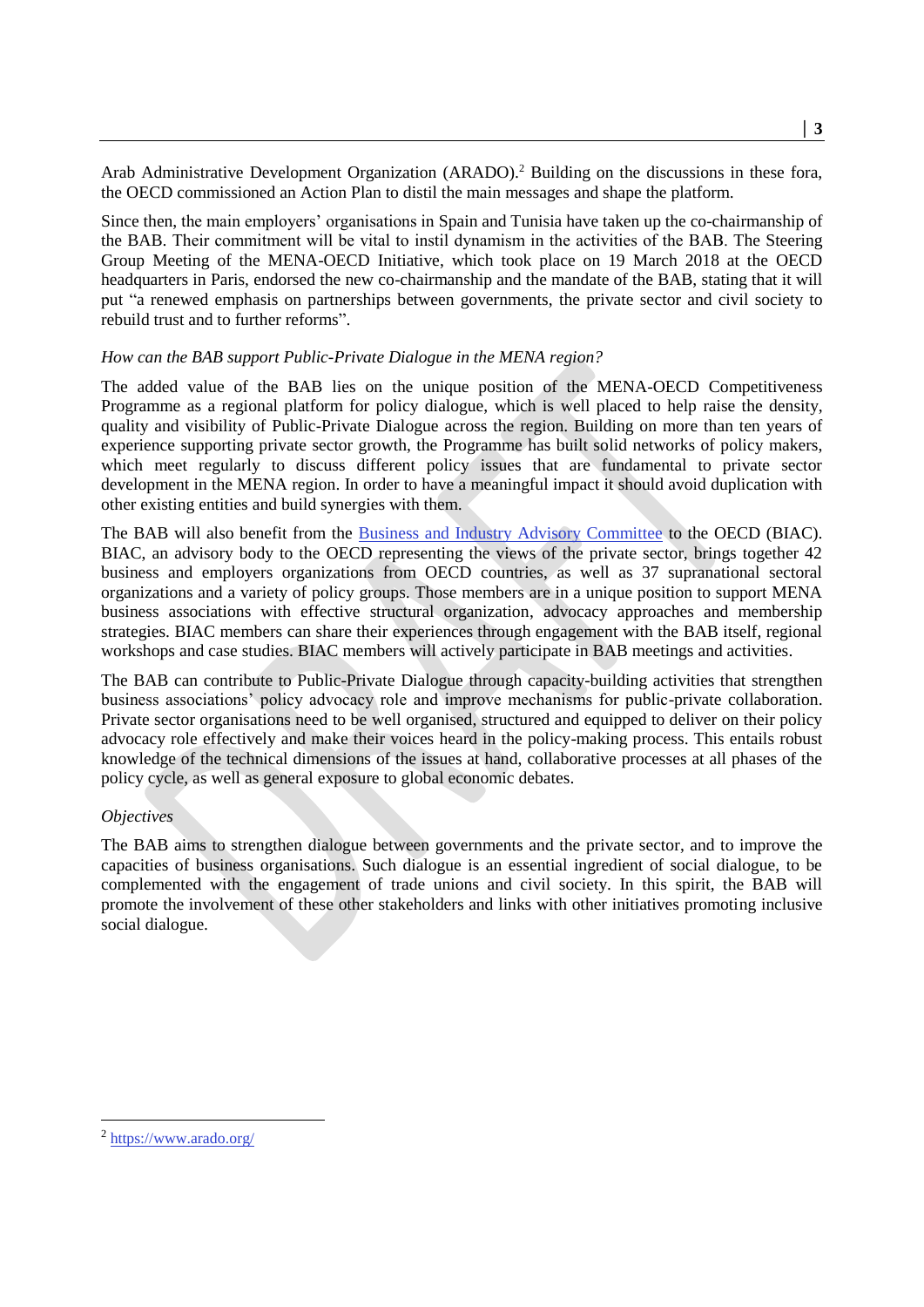Based on the above-mentioned consultations, the objectives of the BAB are to:



#### *Structure*

The composition of the BAB will be critical to ensure ownership and dynamism throughout the activities of the platform. The BAB aims to include key private sector associations, such as employers' organizations and chambers of commerce, from the MENA region and from OECD countries. With this objective, the BAB has a multi-layered structure: two co-chairs, a strategic core group, and a Secretariat.



The duties and expectations of each member are as follows:

 **Co-chairs**: The co-chairs of the BAB are the [Spanish Confederation of Employers' Organisation](https://www.ceoe.es/) (CEOE) and the [Tunisian Confederation of Industry, Trade and Handicrafts](http://www.utica.org.tn/Fr/) (UTICA).

The co-chairs will provide leadership and overall guidance to the Business Advisory Board. They will represent the BAB at the higher-level meetings of the MENA-OECD Competitiveness Programme such as the Steering Group and the Advisory Board, which meet on a yearly basis.

 **Core group**: The core group will ensure buy-in and guide its programme of work. The core group includes the Federation of Egyptian Industries (Egypt), MEDEF International (France), Bundesverband Deutscher Industrie (Germany), Association of Lebanese Business People in the World (Lebanon), Confederation of Portuguese Businesses (Portugal), Institut Arabe des Chefs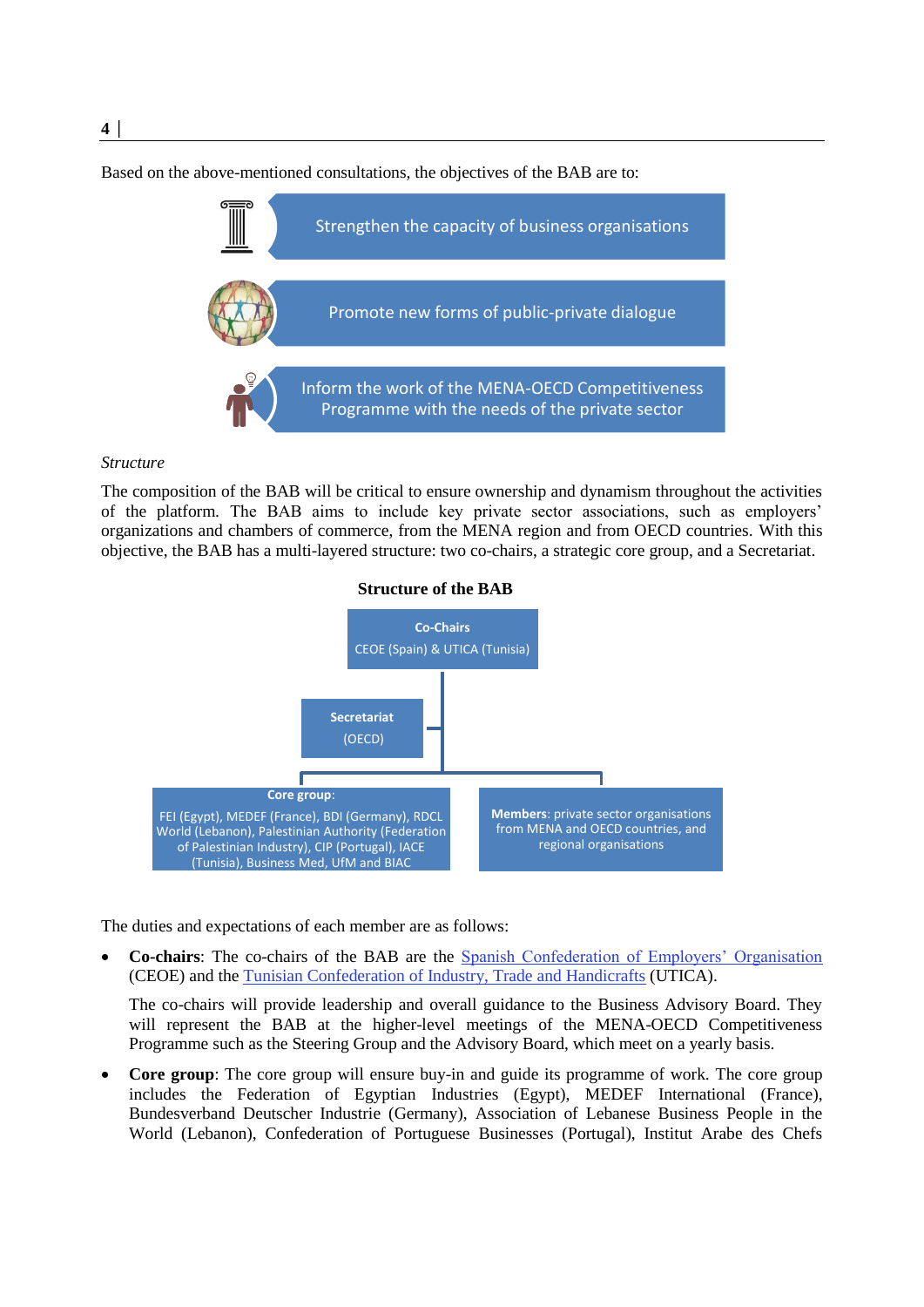d'Entreprises (Tunisia), BusinessMed, Union for the Mediterranean (UfM) and the Business and Industry Advisory Committee to the OECD (BIAC).

The core group members, including the co-chairs, will:

- a) Provide strategic advice and overview the operations of the BAB;
- b) Attend meetings of the BAB and, when possible, attend the regional Working Group meetings of the MENA-OECD Competitiveness Programme; and
- c) Provide comments to the analytical work prepared by the Secretariat.
- **Secretariat**: The OECD's Middle East and Africa Division of the Global Relations Secretariat (GRS) will serve as Secretariat and is responsible for the daily functioning of the task force and the implementation of its work programme. The Secretariat will communicate regularly with the cochairs to ensure transparency and maximise the impact of the work.

#### **Programme of work**

The MENA-OECD Business Advisory Board aims to be a dynamic platform that responds to the priorities and needs of its members and wider constituency. The Secretariat of the BAB will engage the core group members to align activities with their priorities. The co-chairs and members of the core group will provide oversight and strategic guidance for the BAB. An annual coordination meeting of the cochairs and the core-group will take place to discuss the programme of work, topics of focus, and salient issues. The meeting could be physical or virtual.

#### *Activities*

In order to achieve its objectives, the OECD will deploy its long-standing experience in policy dialogue, peer learning, and capacity building. The BAB will build on the expertise of its members, encouraging them to take an active role in the events, seminars and analytical work undertaken in the context of this platform. In particular, the programme of work for the next years will include the following activities:

- **Policy dialogue** *Providing spaces for multi-stakeholder dialogue and encouraging transparent and participatory policy-making processes, through high-profile meetings between business and governments.*
	- An annual event will be organised for the MENA-OECD Business Advisory Board to bring together business associations and focus on Public-Private Dialogue, the needs of private sector associations and salient topics relevant to the audience.
	- Additionally, the BAB will be invited to participate in all the high-level events organised by the Competitiveness Programme. A calendar of events will be presented on a regular basis for the core group to have an overview (Annex I).
- **Analytical outputs** *Formulating high-level advice from leading business and industry on reform priorities in the region such as investment and trade liberalisation, innovation, entrepreneurship, women's economic empowerment, or responsible business conduct.*

The BAB aims to make the voice of the private sector heard by governments in the region. One of the instruments to do so is through sound evidence-based analytical work. Several mechanisms to channel this type of contribution will be considered including:

Position papers: short papers on current topics chosen by the BAB core-group though which the views of the private sector are presented. Topics could include any of the list mentioned below and would be chosen by the core group.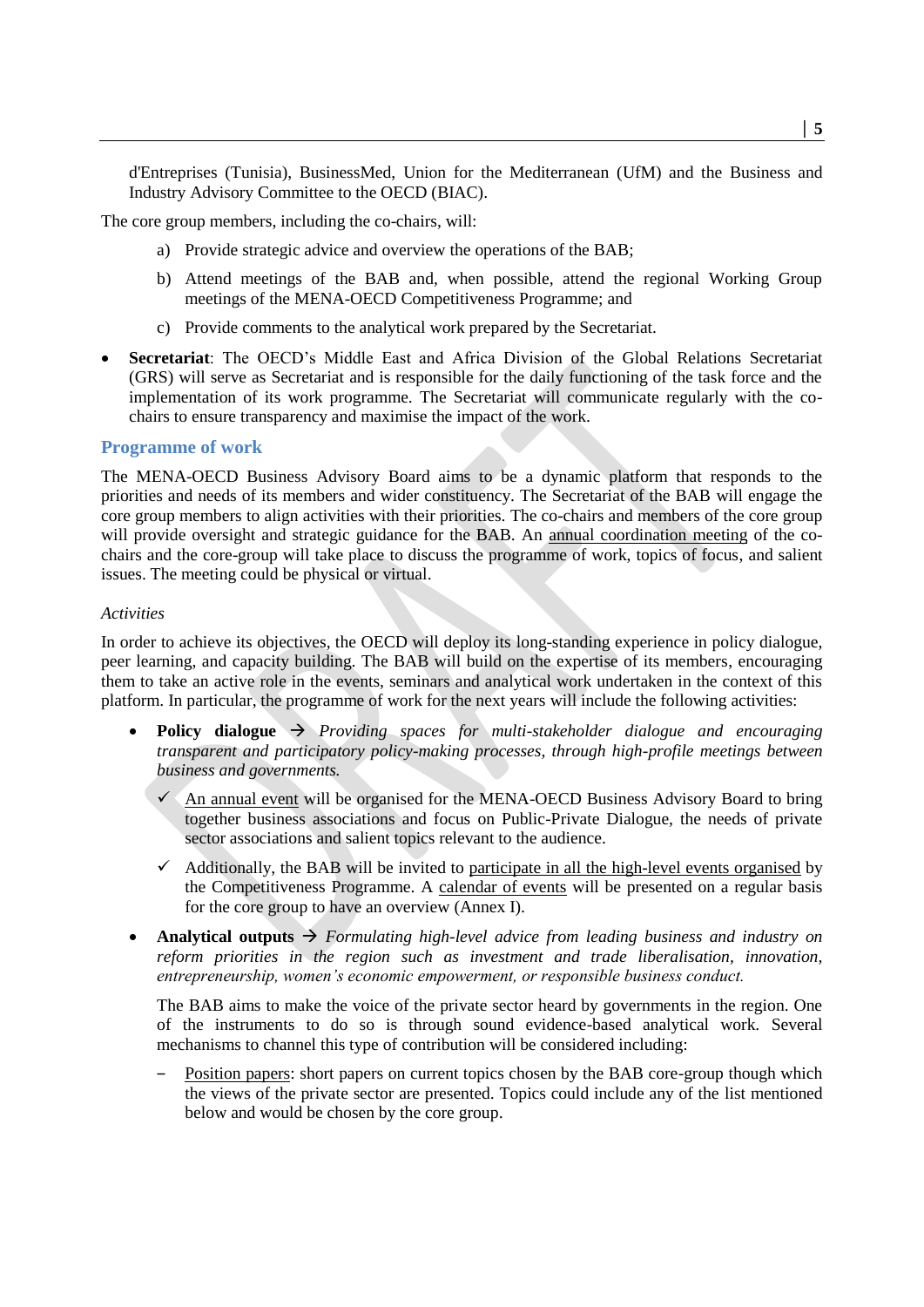- ‒ Comments to publications: the members of the core-group could be invited to comment on publications prepared by other Working Groups of the MENA-OECD Competitiveness Programme before their final publication.
- ‒ BAB-specific reports: a regional report focusing on private sector representation mechanisms and Public-Private Dialogue could be developed to provide a comparison between countries and identify good practices.
- **Capacity building**  $\rightarrow$  *Strengthening the policy advocacy role of business associations through capacity building, transfer of knowledge and sharing of best practices.*

The BAB will provide capacity building and training to improve the sophistication of private sector organisations and help them address existing gaps. The trainings will build on good practices from the MENA region and from the OECD, and will facilitate networking and links between the organisations of different countries.

## *Timeline*

| 2017                 | 2018                   | 2019              |
|----------------------|------------------------|-------------------|
| Informal preparatory | $\bullet$ Scoping note | Annual conference |
| meeting              | • Launch event         | Capacity building |
| ARADO conference     | • Capacity-building    | Analytical work   |

## *Topics*

The MENA-OECD Business Advisory Board will develop analytical work focusing on topics that are relevant for its overall objectives of strengthening Public-Private Dialogue and making the voice of the private sector heard at the high-level meetings organised by the MENA-OECD Competitiveness Programme.

On one hand, the BAB will address issues related to the organisation of the private sector through associations and similar structures to advocate for their interests. It will also focus on Public-Private Dialogue mechanisms, successful experiences, examples from the region and beyond. On the other hand, the BAB will channel the views of the private sector on economic policies linked to the other Working Groups of the MENA-OECD Competitiveness Programme including investment and trade, SME and entrepreneurship policies, women economic empowerment, economic resilience and business integrity among others.

Below is a proposed list of themes to address throughout the different activities of the BAB. The Secretariat welcomes other suggestions that can be included.

# **Potential topics of focus for the BAB**

| Public-Private Dialogue and business advocacy     | Economic policies for competitiveness    |
|---------------------------------------------------|------------------------------------------|
| The role of the private sector on economic policy | Investment and trade                     |
| making                                            | How can private sector associations      |
| - How can the private sector develop a            | support foreign direct investments, both |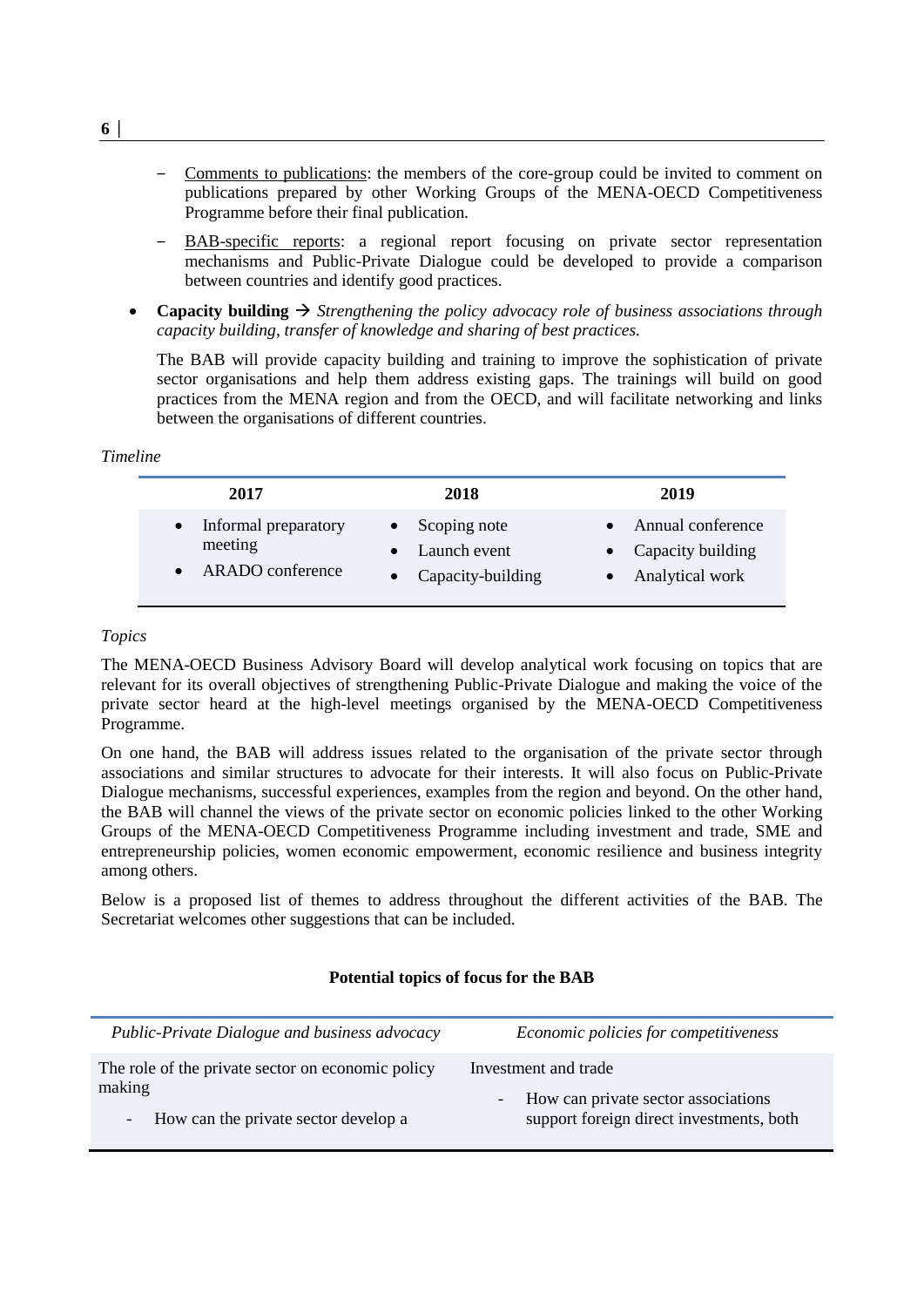## unified voice to address the government?

What tools can help strengthen the private sectors position in PPD?

Diversity and representation in Public-Private Dialogue:

- How can SMEs, regions and women associations have their interests heard in PPD?

outbound and inbound?

How can private sector associations connect large multinationals with local SMEs?

SMEs and entrepreneurship

- What services, including training and capacity building, can private sector associations provide to increase the productivity of SMEs?

Women economic empowerment

- How can private sector associations support women having more managerial positions?

Economic resilience

What role can the private sector play in contexts of fragility and conflict in which public institutions can be acutely weak?

Business integrity

- How can private sector associations promote a responsible business conduct?